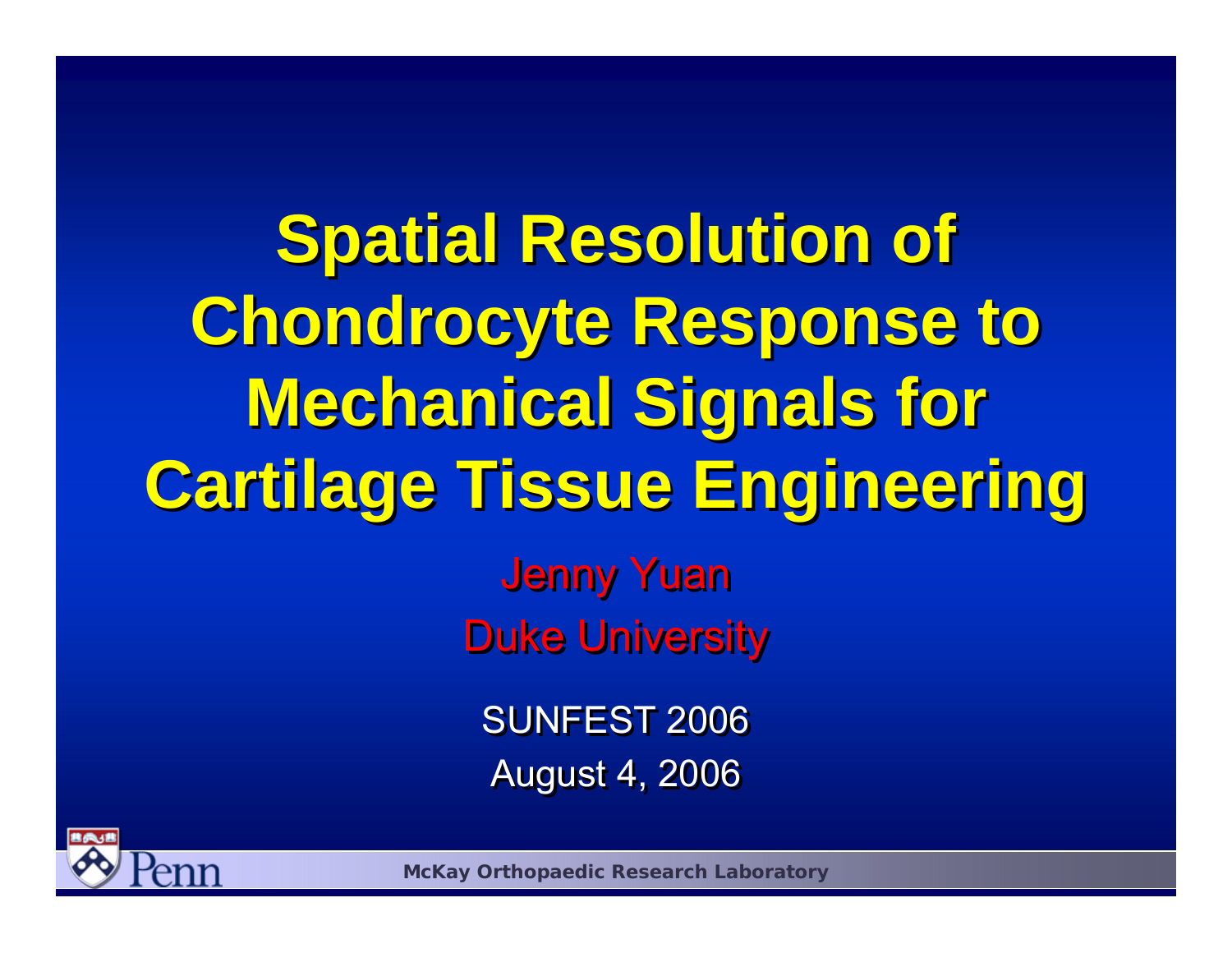# **Cartilage Cartilage**

#### Cartilage <sup>→</sup> Support Cartilage <sup>→</sup> Support

- Transmits and distributes loads • Transmits and distributes
- Composed of extracellular Composed of extracellular matrix and chondrocytes matrix and chondrocytes
- Dynamic environment <sup>→</sup> Dynamic environment <sup>→</sup> tissue constantly remodeled tissue constantly remodeled
- Avascular → limited repair of damaged tissue damaged tissue



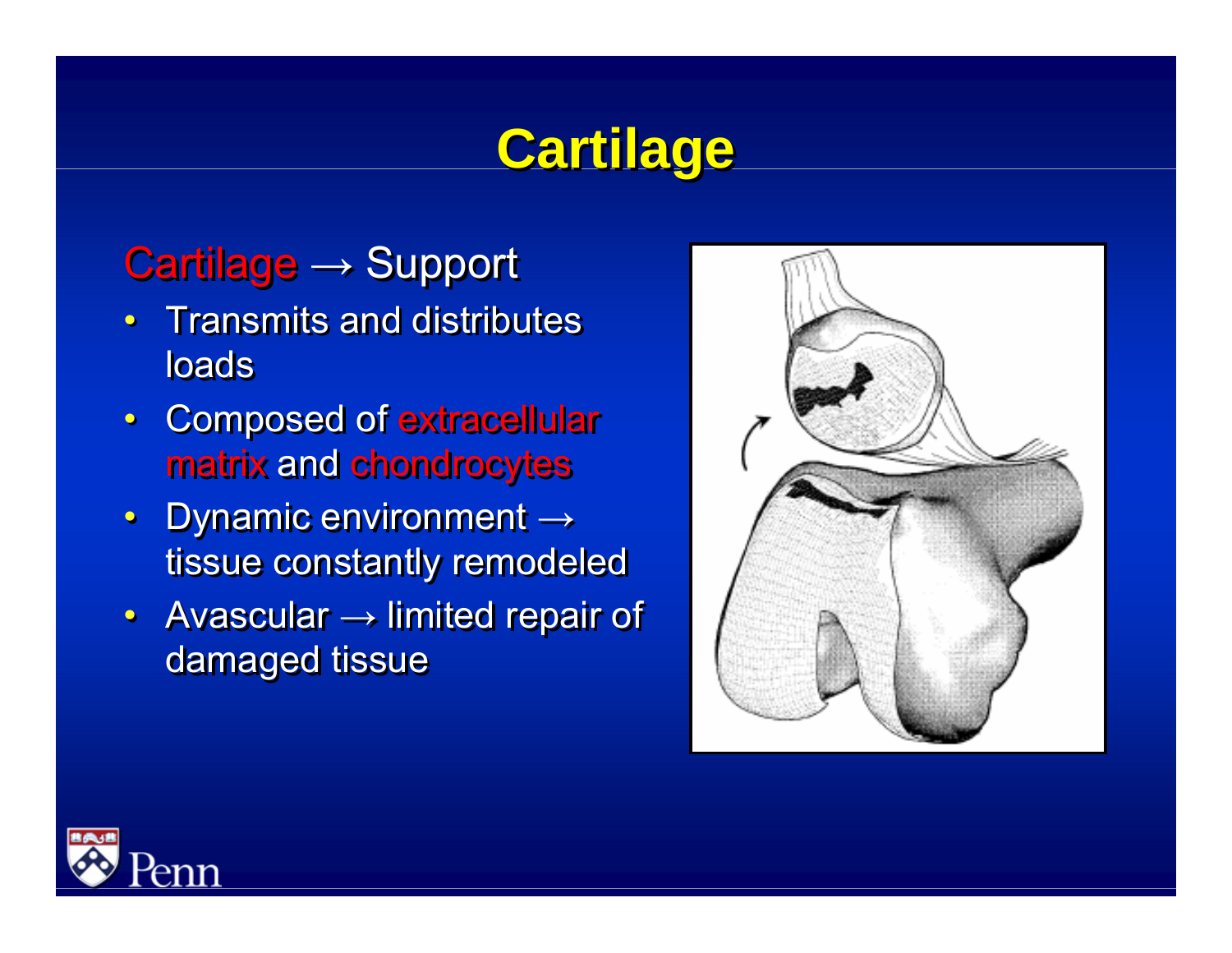# **Osteoarthritis (OA) Osteoarthritis (OA)**



- ••• Affects  $\sim$ 21 million Americans
- ••Characterized by cartilage tissue degradation Characterized by cartilage tissue degradation
- •• Causes stiffening of joints, pain, loss of joint function Causes stiffening of joints, pain, loss of joint function **Solution?**

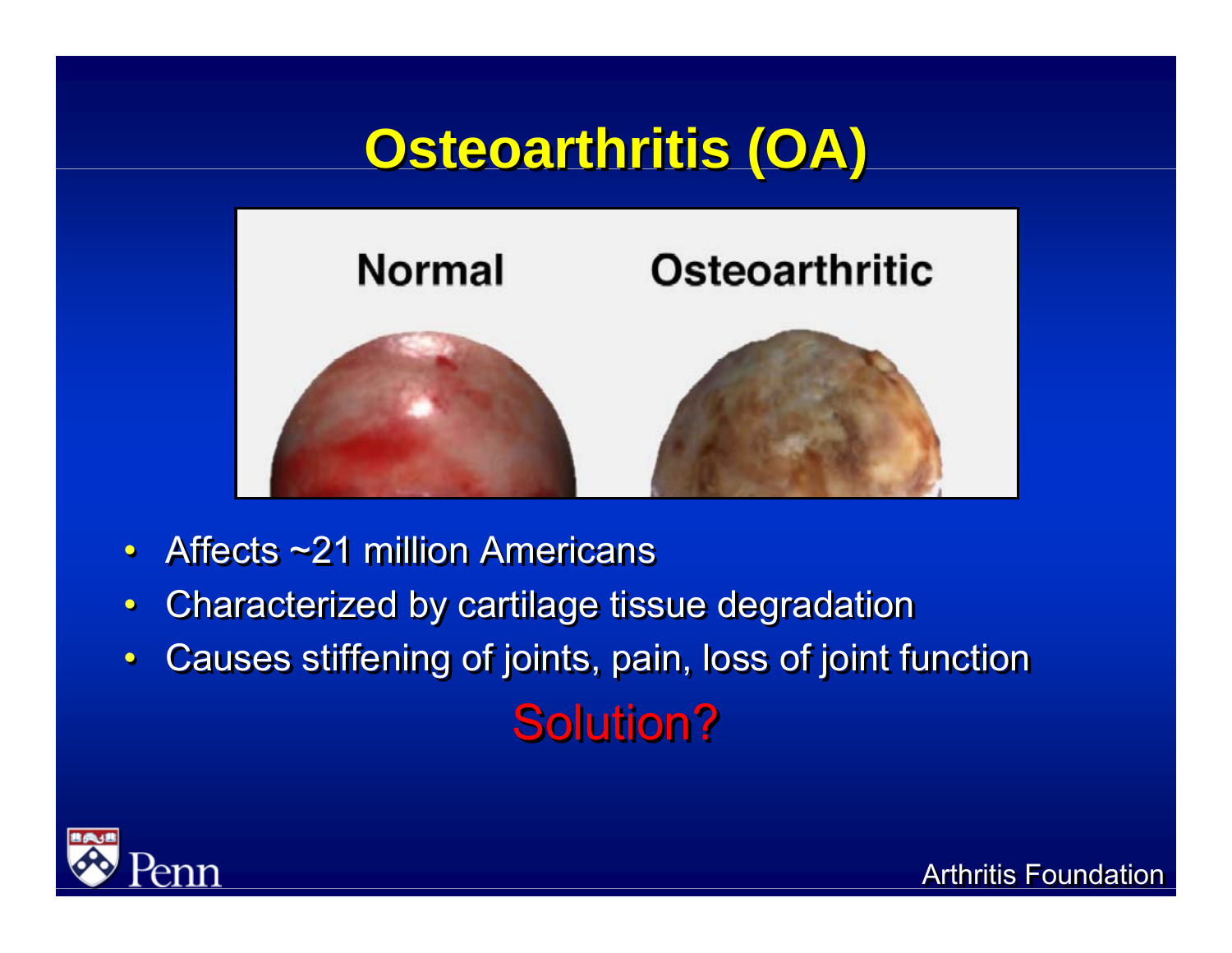# **Tissue Engineering Tissue Engineering**

**Goal: Restore the function of damaged** organs by producing new tissue organs by producing new tissue

- Combine cells with scaffolds
- Stimulate tissue growth Stimulate tissue growth by loading with by loading with bioreactors





The functional properties of tissue-engineered constructs The functional properties of tissue-engineered constructs are often much less than that of native tissue. **Solution?** 

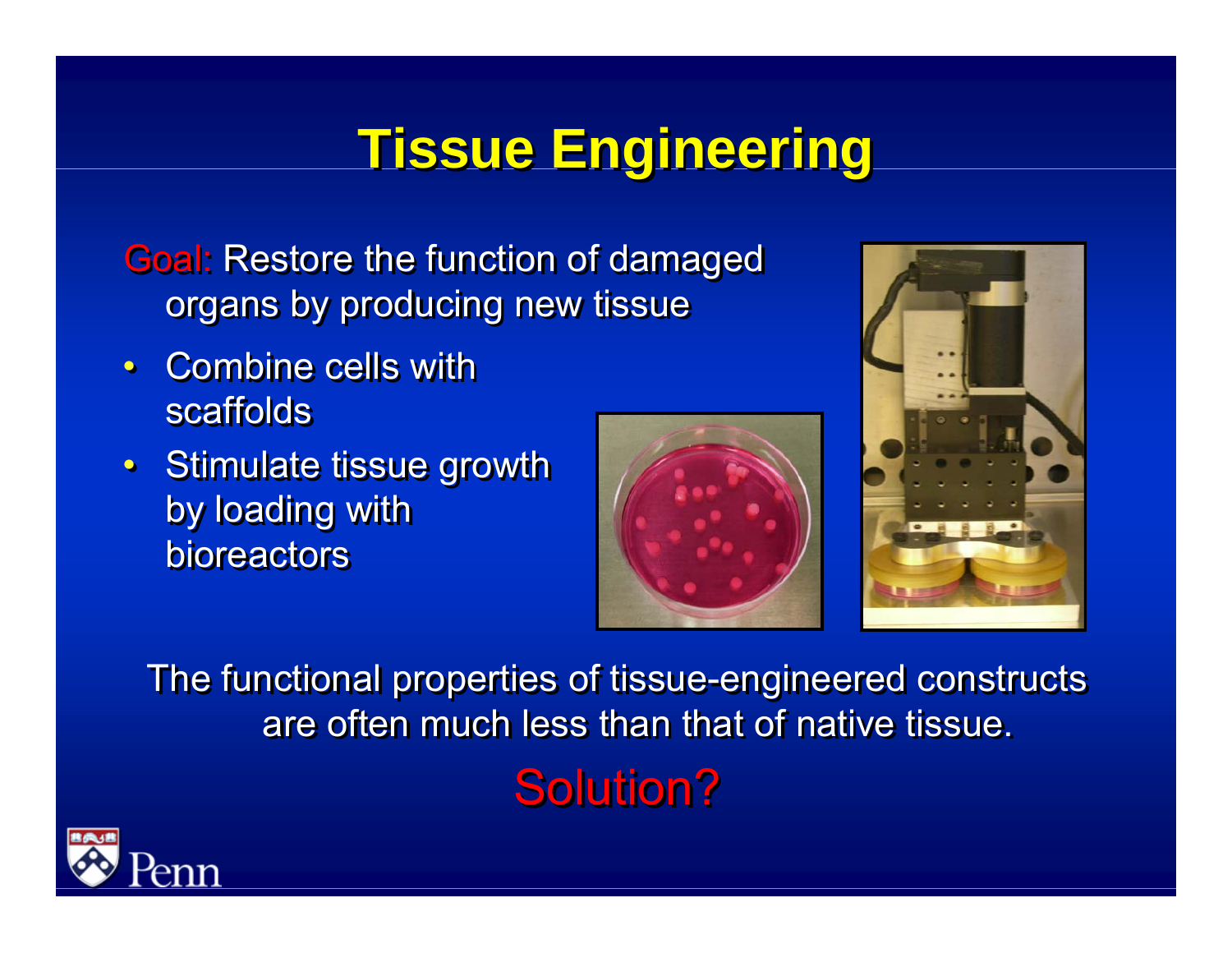# **Mechanotransduction? Mechanotransduction?**

Mechanotransduction: Cellular mechanism to convert mechanical stimuli to biochemical signals mechanical stimuli to biochemical signals

 $\bullet$  Elucidate mechanotransduction pathways  $\rightarrow$ Enhance functionality of tissue-engineered constructs Enhance functionality of tissue-engineered constructs • Elucidate mechanotransduction pathways  $\rightarrow$ 

### Question: How do chondrocytes respond to Question: How do chondrocytes respond to extracelluar stimuli?

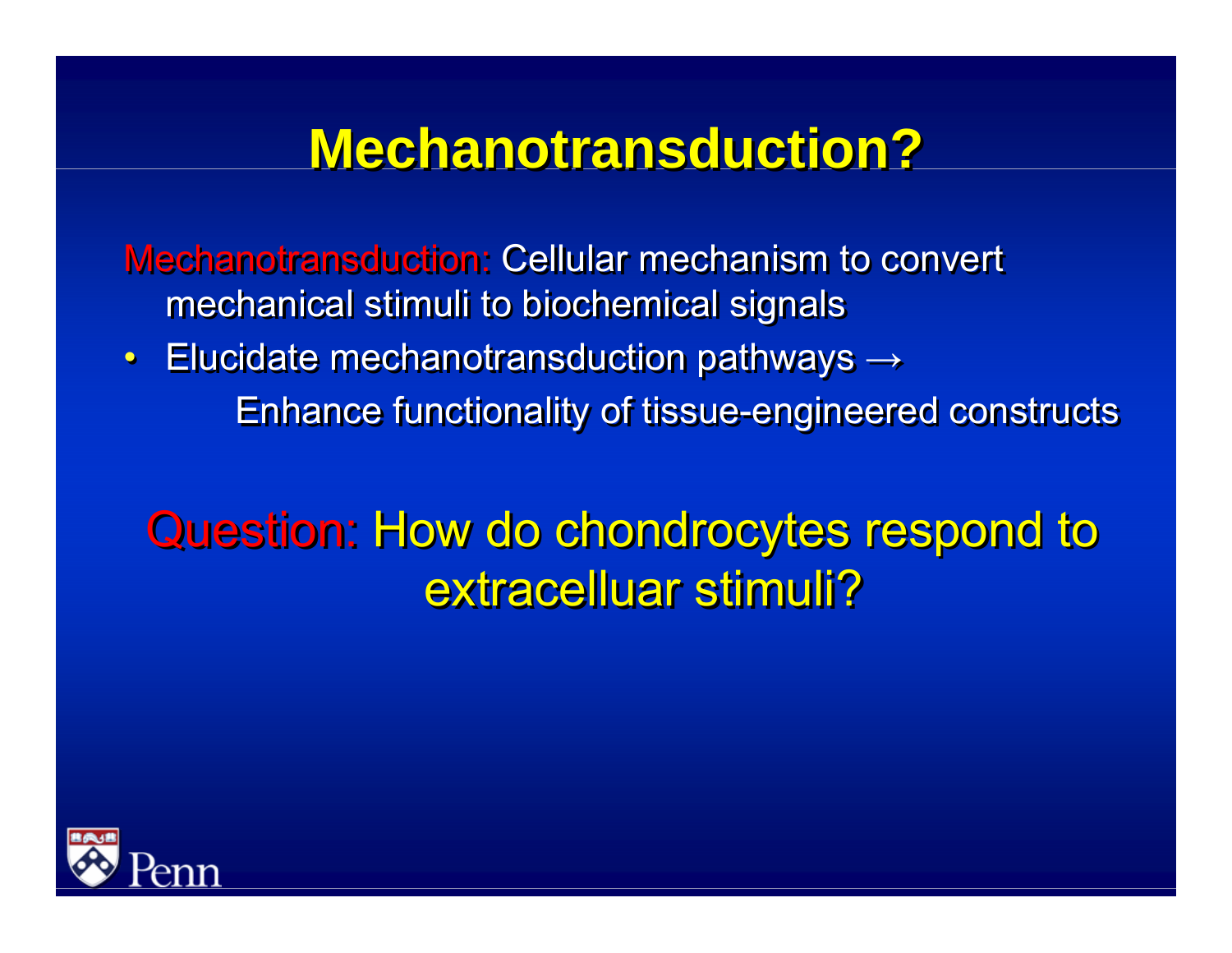

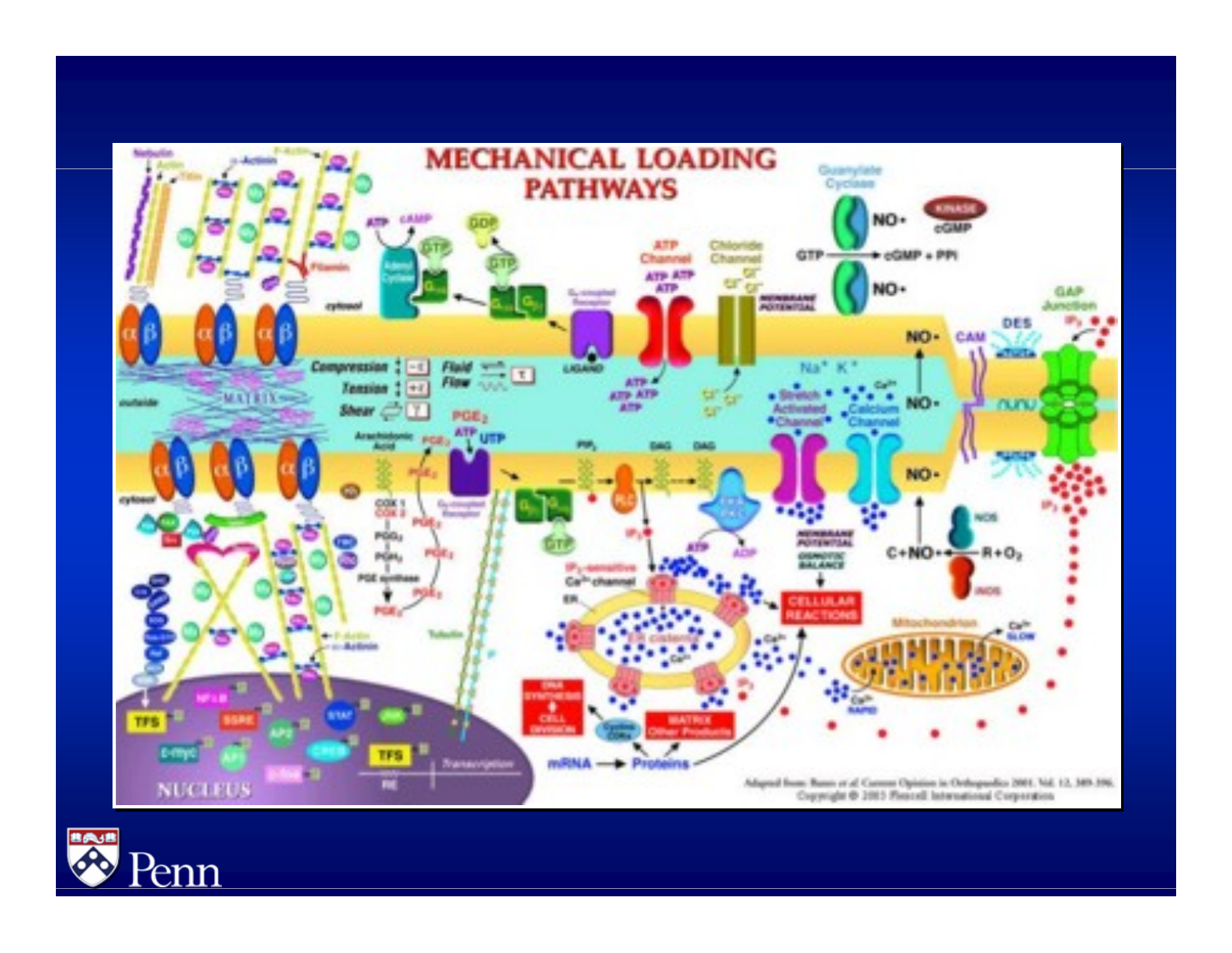# **MAPKs**

#### Mitogen-activated Protein Mitogen-activated Protein Kinases (MAPKs) Kinases (MAPKs)

- Family of biochemical Family of biochemical molecules → sense molecules → sense stimuli and respond with stimuli and respond with cascade of events
- Key members: Key members:
	- ERK1/2– ERK1/2
	- p38 MAPK p38 MAPK
	- SAPK/JNK



 $Fanning+ 2003$ 

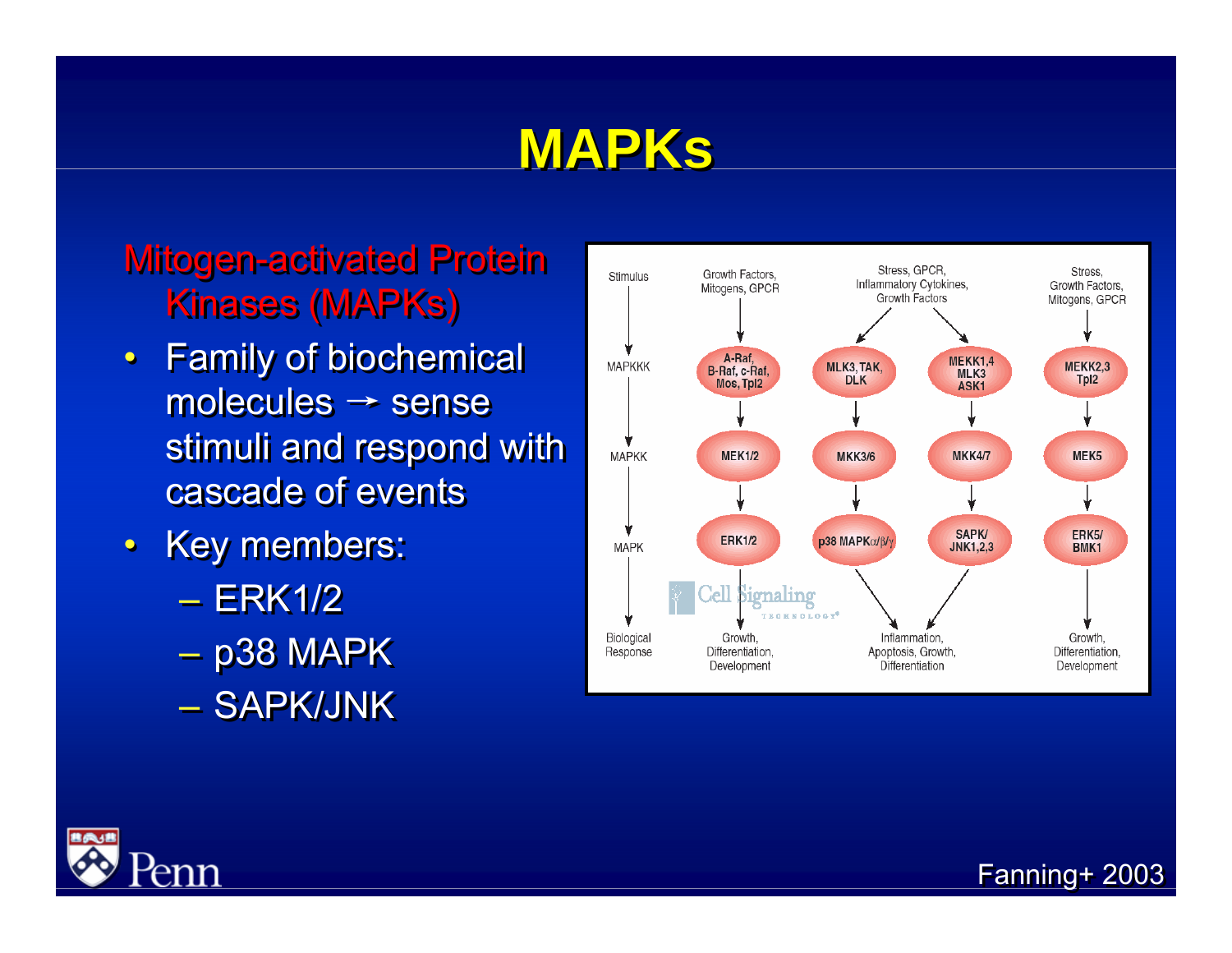# **J1–3**

- •• Agarose disks (2.25 × Ø 5.0 mm) seeded with bovine Agarose disks (2.25 × Ø 5.0 mm) seeded with bovine chondrocytes at 30×106 cells/ml chondrocytes at 30×106 cells/ml
- •• Disks separated into inner core and outer annulus Disks separated into inner core and outer annulus regions after loading regions after loading
- 3 replicates (J1–3) 3 replicates (J1–3)







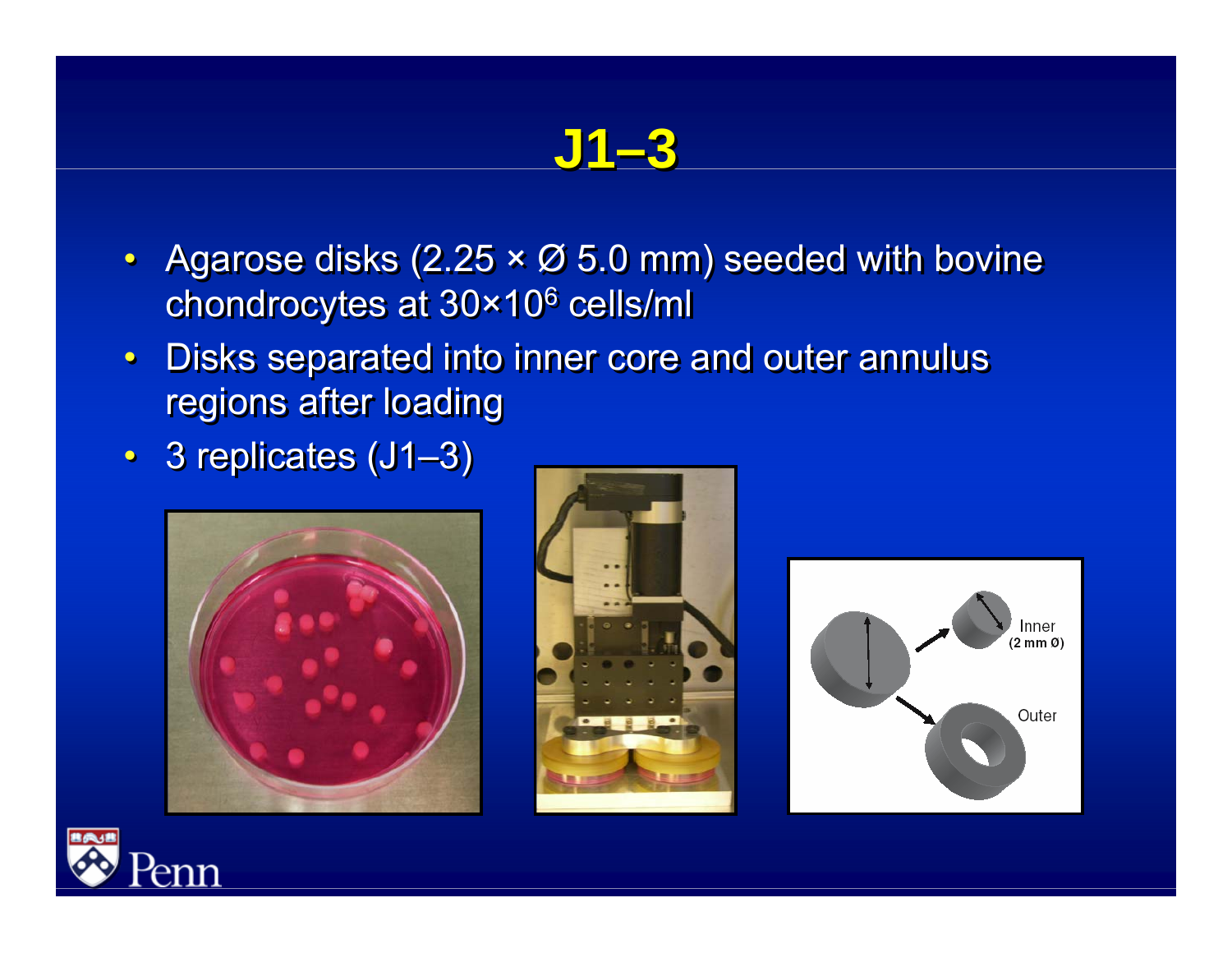# **Gene Expression Analysis Gene Expression Analysis**

- 1. RNA Extraction
- 2. cDNA Synthesis 2. cDNA Synthesis
- 3. Real-time PCR
	- ••Aggrecan Aggrecan
	- ••Type II Collagen Type II Collagen



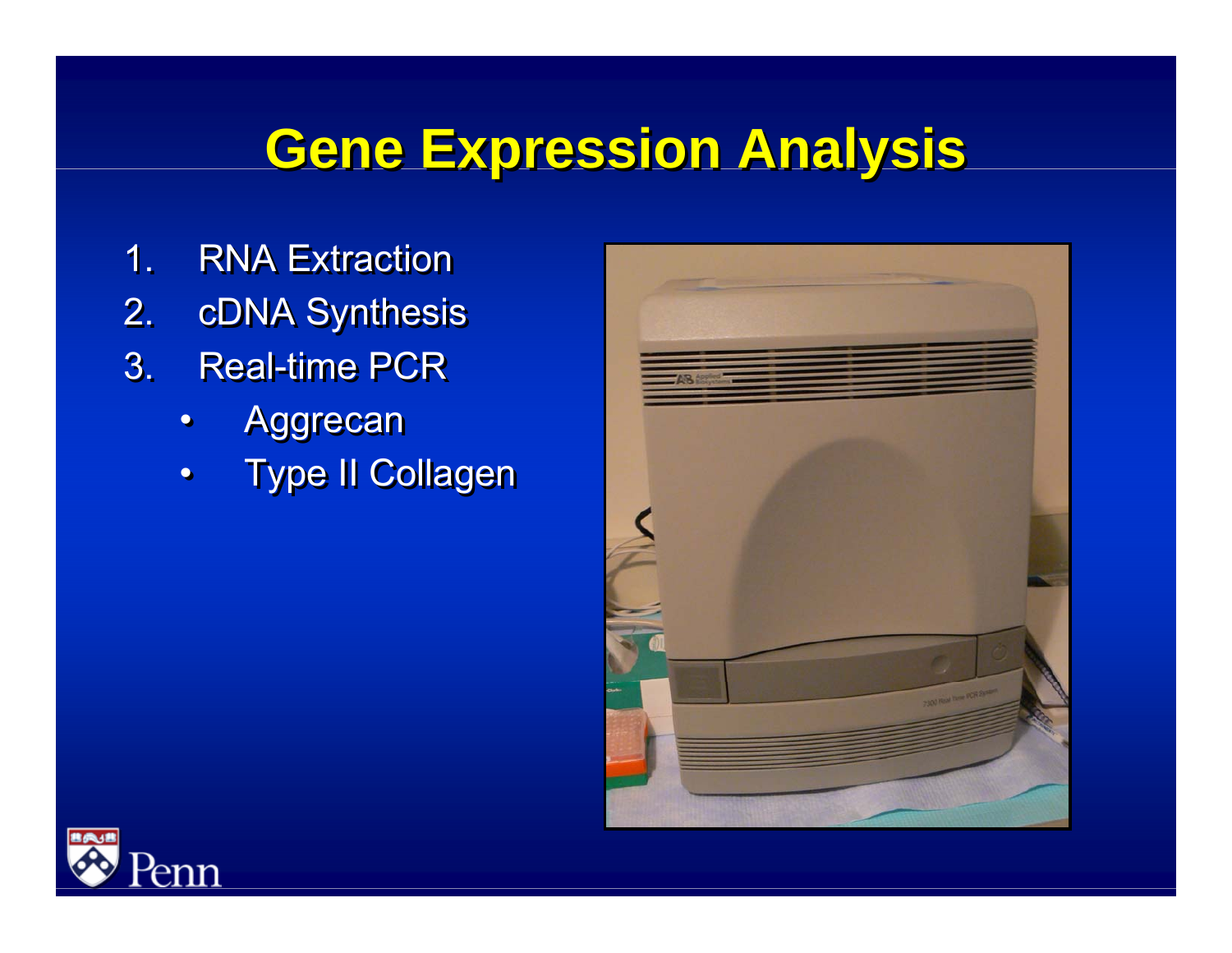#### **J1–3. Real-time PCR J1–3. Real-time PCR**



#### Aggrecan Aggrecan Type II Collagen Type II Collagen

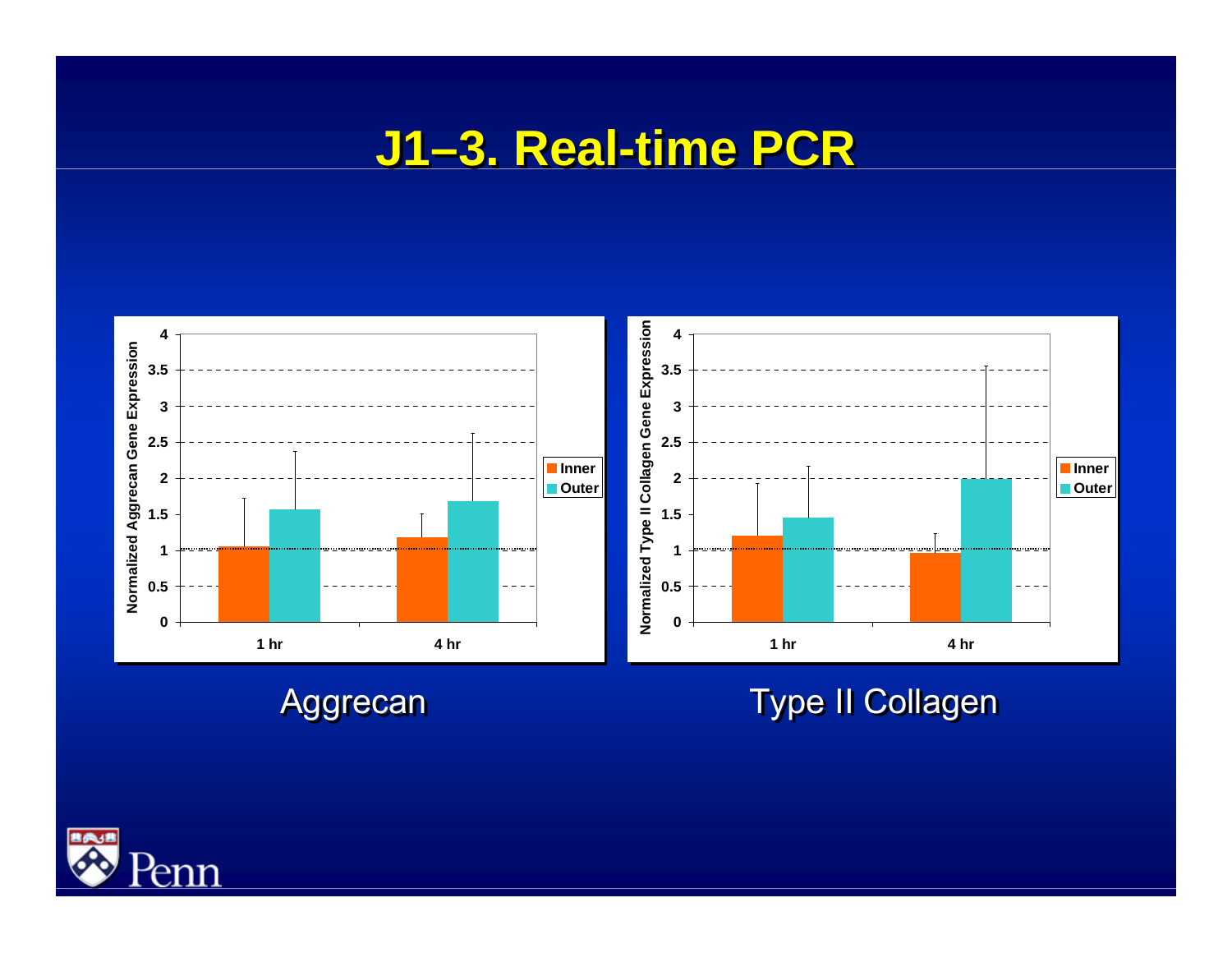# **Western Blotting Western Blotting**

- 1. Cell Lysis and Protein 1. Cell Lysis and Protein Extraction
- 2. Protein Quantification by 2. Protein Quantification by BCA Assay BCA Assay
- 3. SDS-PAGE (polyacrylamide 3. SDS-PAGE (polyacrylamide gel electrophoresis) and gel electrophoresis) and Electrophoretic Transfer Electrophoretic Transfer
- 4. Gel Staining 4. Gel Staining
- 5. Antibody Probing and 5. Antibody Probing and Protein Detection



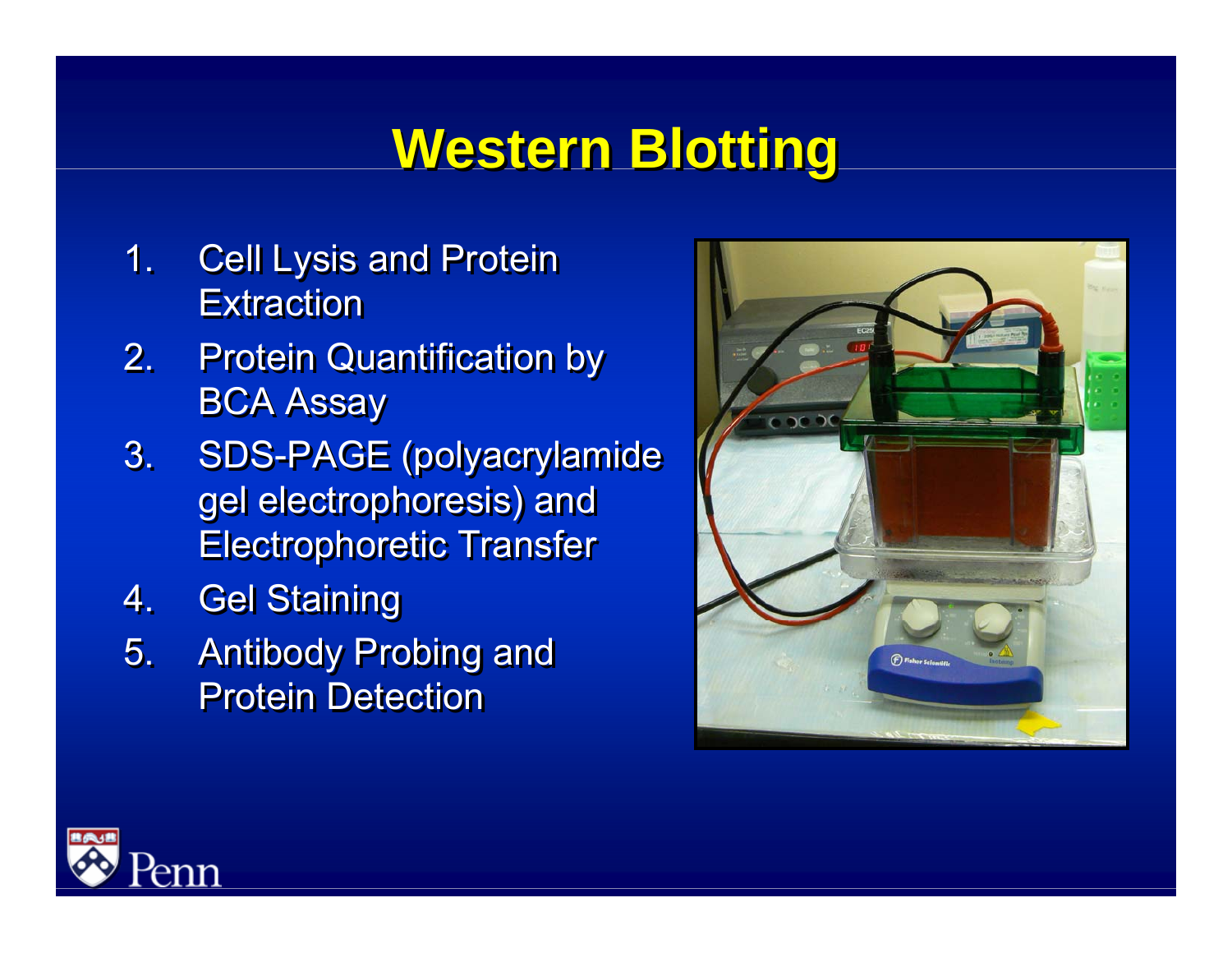# **MSC1. Western Blotting MSC1. Western Blotting**



- •• Mesenchymal stem cells (MSCs) Mesenchymal stem cells (MSCs) pelleted at various cell densities pelleted at various cell densities
- ••• Probed for BiP/GRP78



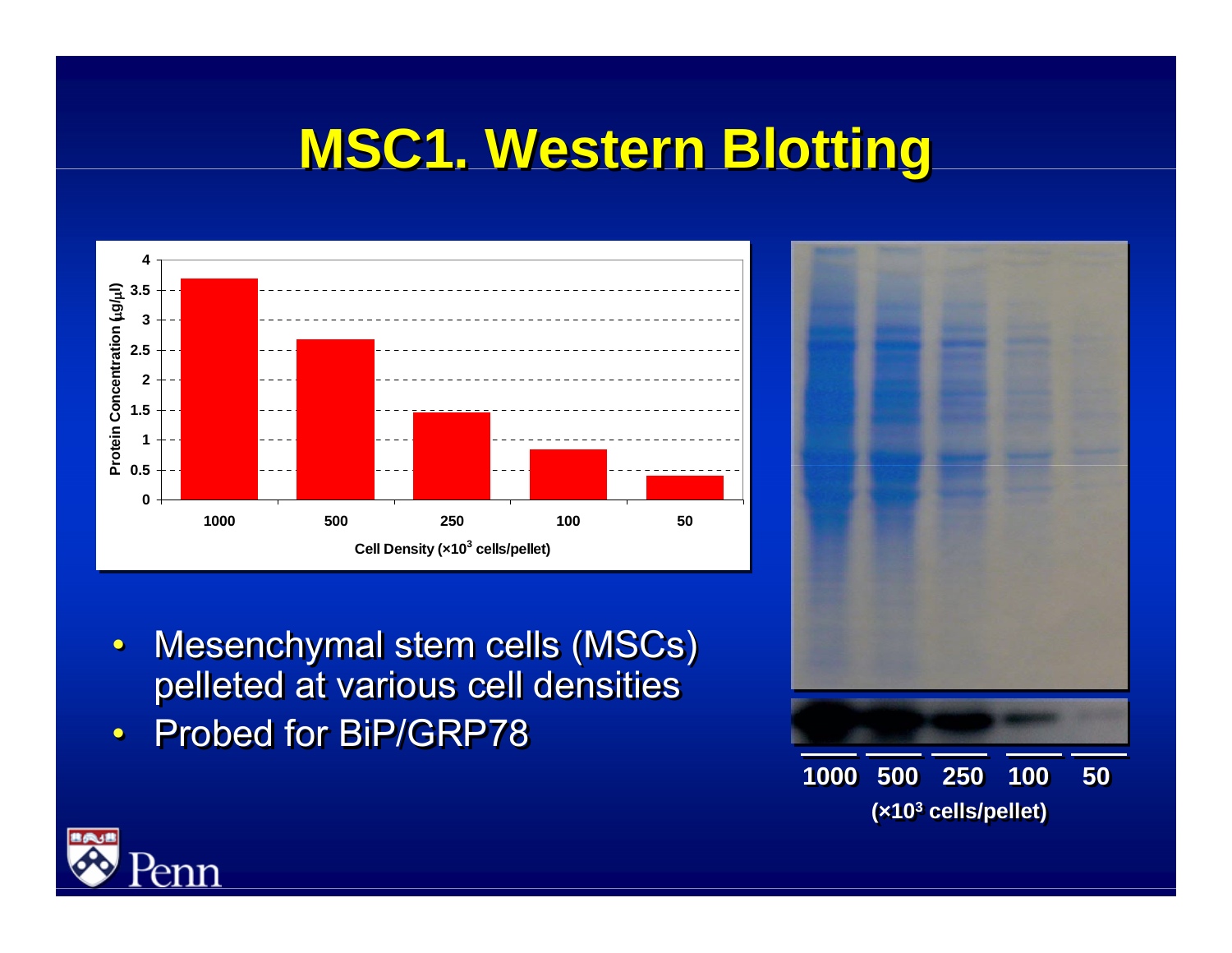### **MSC2. Chondrogenesis Timescale MSC2. Chondrogenesis Timescale**

- ••• MSCs pelleted at 250×10<sup>3</sup> cells/pellet, cultured in CDM-/+, and collected at various time points (0, 1, 3, 4, 8, 24, 72 hr) and collected at various time points (0, 1, 3, 4, 8, 24, 72 hr)
- ••Probed for total and phospho ERK1/2 Probed for total and phospho ERK1/2



**Total ERK1/2 Total ERK1/2**

**00**

**11**

**33**

**Phospho ERK1/2 Phospho ERK1/2**



**44**

**88**

**2424**

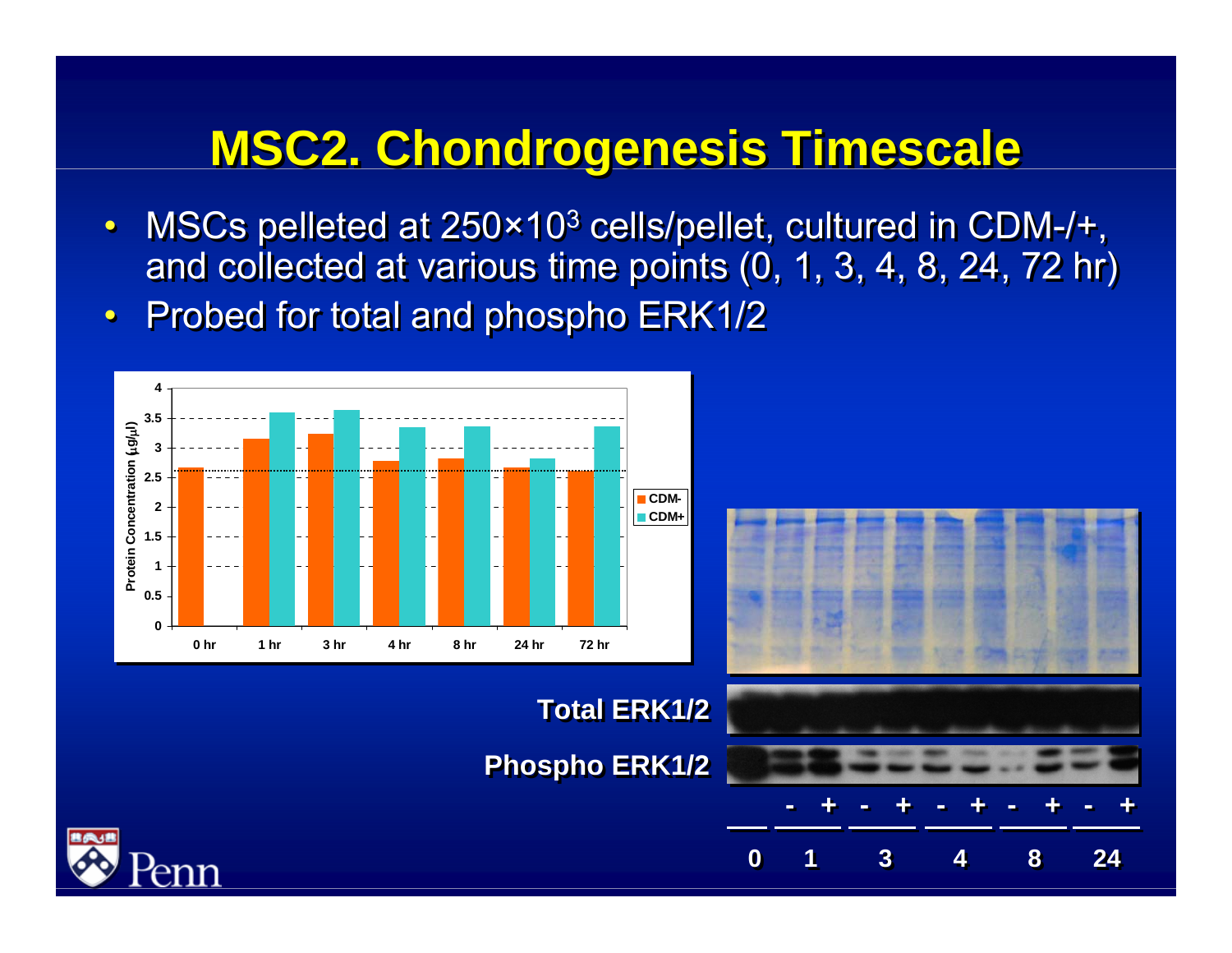#### **Agarose Disks – Western Blotting Agarose Disks – Western Blotting**



- ••Protein extraction from agarose disks (3 per sample) Protein extraction from agarose disks (3 per sample)
- ••Presence of new bands in stained gel Presence of new bands in stained gel

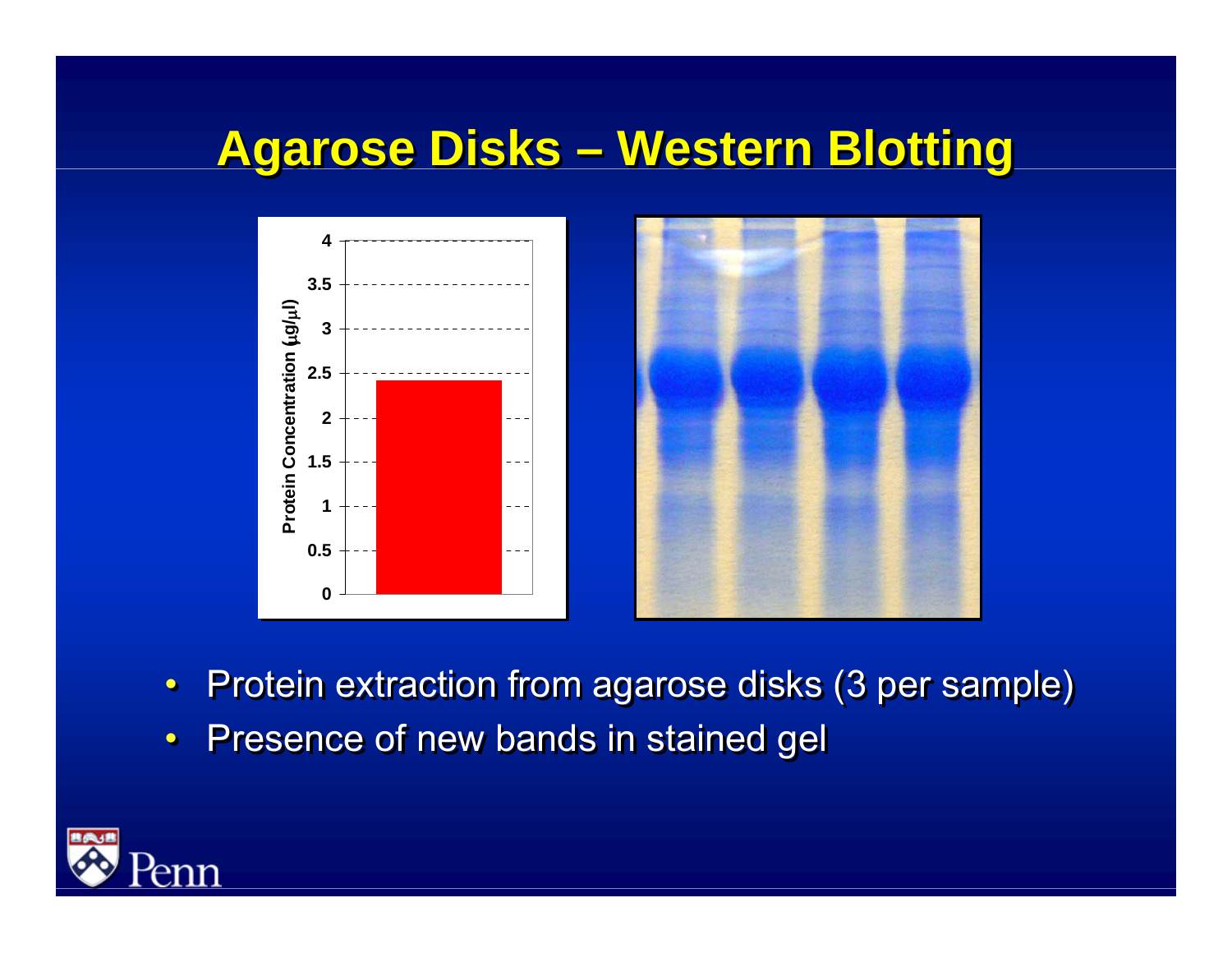### **J1. Western Blotting – Total p38 MAPK J1. Western Blotting – Total p38 MAPK**



- ••• Probed for total p38 MAPK
- ••• Only bands for outer samples appear on blot  $\rightarrow$ sufficient protein present in outer samples only sufficient protein present in outer samples only

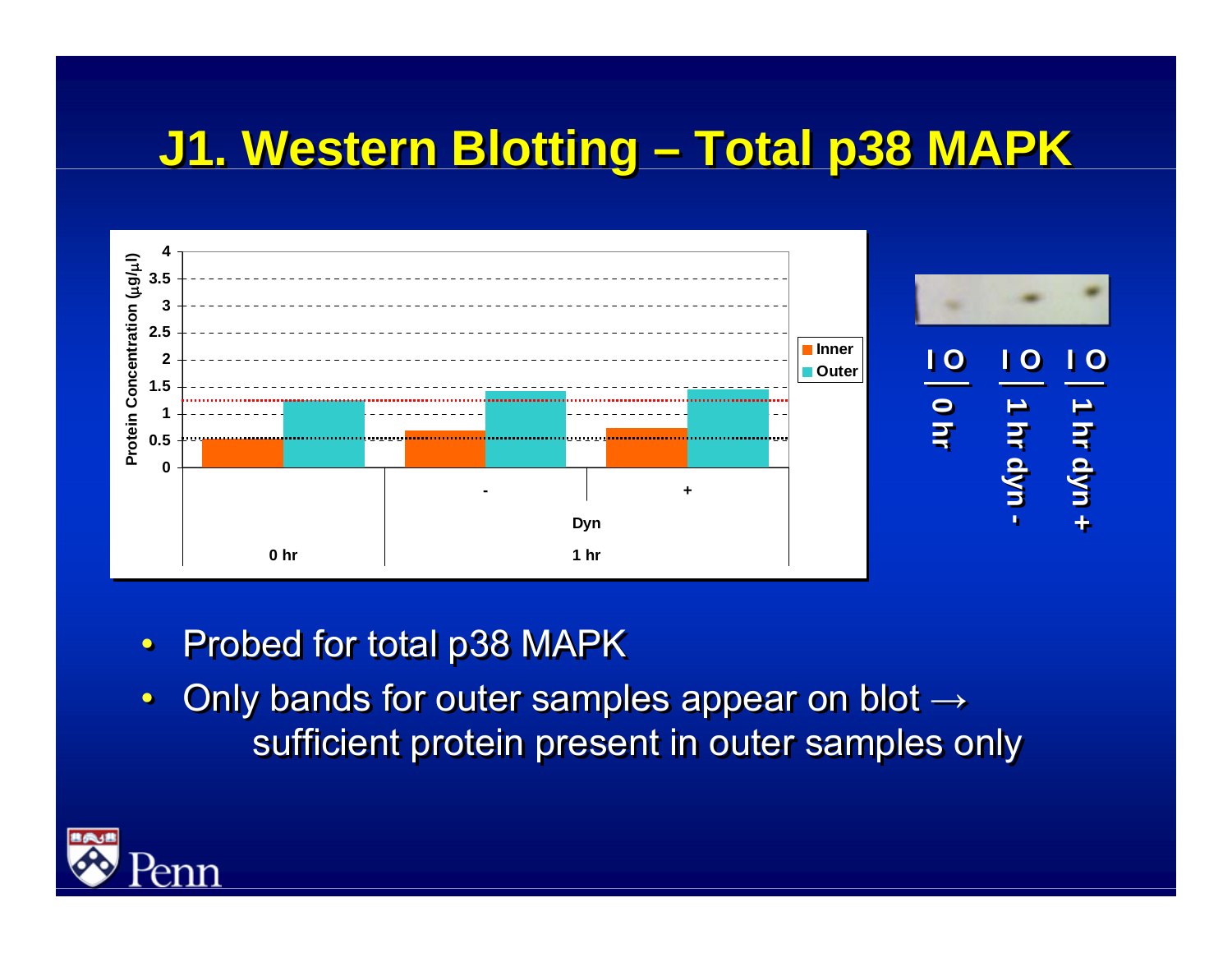## **Conclusions Conclusions**

#### **Real-time PCR**

- •• Aggrecan and type II collagen gene expression vary Aggrecan and type II collagen gene expression vary between the inner and outer regions between the inner and outer regions
- Gene expression does not vary significantly by region Gene expression does not vary significantly by region between one- and four-hour loading times between one- and four-hour loading times

#### Western Blotting Western Blotting

- ••Band densities correlated with protein concentrations Band densities correlated with protein concentrations
- •• Protocol developed to extract protein from agarose Protocol developed to extract protein from agarose constructs

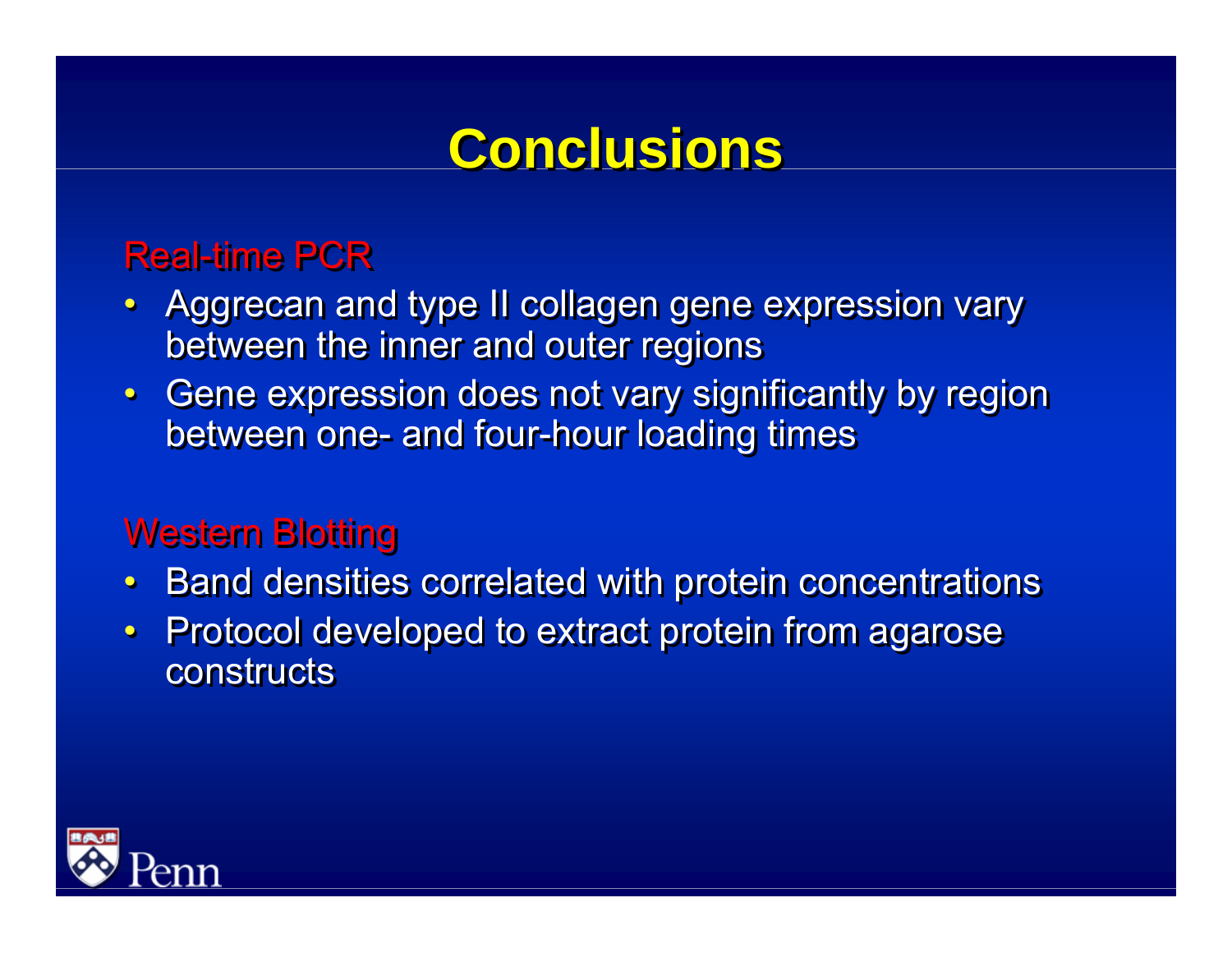### **Future Directions Future Directions**

- ••Repeat studies with more samples Repeat studies with more samples
- ••Finish Western blotting of phospho and total MAPKs Finish Western blotting of phospho and total MAPKs
- ••Repeat studies with different pre-culture times Repeat studies with different pre-culture times
- ••Investigate MSC response to mechanical signals Investigate MSC response to mechanical signals

Question: How does knowledge of Question: How does knowledge of chondrocyte mechanotransduction chondrocyte mechanotransduction improve current cartilage tissue improve current cartilage tissue engineering efforts? engineering efforts?